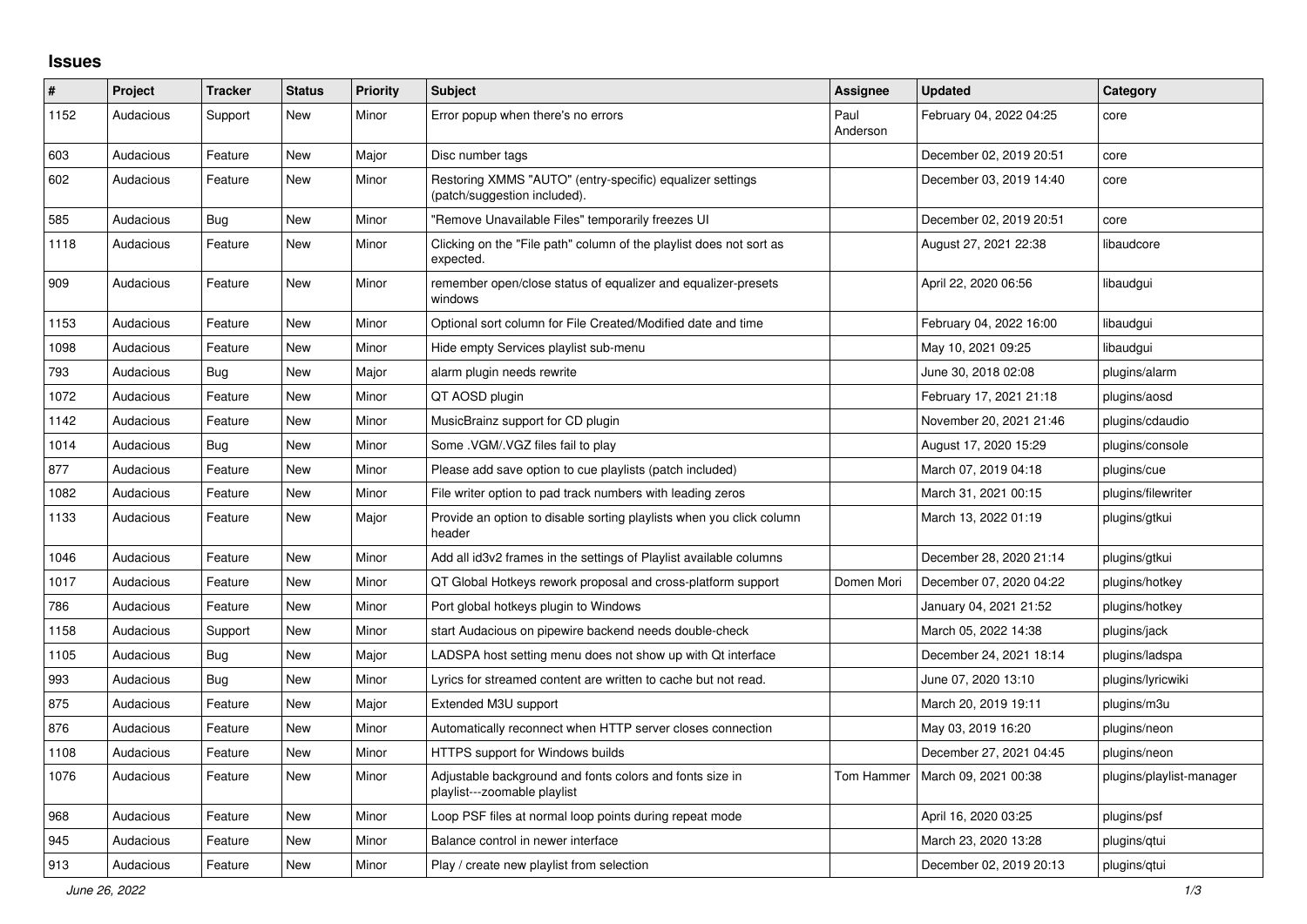| #    | Project   | <b>Tracker</b> | <b>Status</b> | <b>Priority</b> | Subject                                                                                                                                   | <b>Assignee</b> | <b>Updated</b>           | Category            |
|------|-----------|----------------|---------------|-----------------|-------------------------------------------------------------------------------------------------------------------------------------------|-----------------|--------------------------|---------------------|
| 429  | Audacious | Feature        | <b>New</b>    | Minor           | Please enable scrobbling to libre.fm in Scrobbler 2.0                                                                                     |                 | September 02, 2019 10:35 | plugins/scrobbler2  |
| 1106 | Audacious | Bug            | New           | Minor           | Could not communicate with last.fm: Error in the HTTP2 framing layer.                                                                     |                 | June 15, 2021 21:30      | plugins/scrobbler2  |
| 943  | Audacious | Feature        | New           | Minor           | Being able to add several folders to the library, and arrange that<br>Audacious recognizes symlinks                                       |                 | March 23, 2020 15:41     | plugins/search tool |
| 1088 | Audacious | Feature        | <b>New</b>    | Minor           | plugin: status icon: ADD option to select tray mouse Middle Click action                                                                  |                 | April 11, 2021 12:05     | plugins/statusicon  |
| 969  | Audacious | Feature        | New           | Minor           | streamtuner plugin: Please add column-sortability, or at least sort<br>alphabetically by 1st column                                       |                 | June 16, 2020 09:54      | plugins/streamtuner |
| 975  | Audacious | Bug            | New           | Minor           | Segfault/leak on exit with streamtuner enabled                                                                                            | Ariadne Conill  | May 01, 2020 00:17       | plugins/streamtuner |
| 1101 | Audacious | Feature        | New           | Major           | Please add media shortcut keys for Windows 10                                                                                             |                 | December 03, 2021 16:31  | win32               |
| 859  | Audacious | Bug            | New           | Minor           | .wsz skins cannot be used on Windows                                                                                                      |                 | January 01, 2020 02:48   | win32               |
| 1161 | Audacious | Support        | New           | Major           | Wrong language                                                                                                                            |                 | March 16, 2022 17:46     |                     |
| 1164 | Audacious | Support        | New           | Minor           | Wheel mouse on tray icon do not change volume / context windows do<br>not appear (with cover)                                             |                 | March 19, 2022 13:17     |                     |
| 1145 | Audacious | Support        | New           | Minor           | I started to code, I need m-tags support for audacious to tag files<br>witthout tags, and all I need is a (link to a) good documentation* |                 | February 25, 2022 05:01  |                     |
| 1154 | Audacious | Support        | New           | Minor           | Playlist column Headers                                                                                                                   |                 | March 06, 2022 16:06     |                     |
| 1097 | Audacious | Feature        | New           | Minor           | Replace the volume button with a horizontal scale                                                                                         |                 | May 17, 2021 00:21       |                     |
| 873  | Audacious | Feature        | <b>New</b>    | Minor           | Optionally make "previous track" restart current track                                                                                    |                 | June 08, 2021 22:55      |                     |
| 1160 | Audacious | Feature        | <b>New</b>    | Minor           | Ogg Opus support for streams                                                                                                              |                 | March 11, 2022 18:09     |                     |
| 1058 | Audacious | Feature        | New           | Minor           | Allow changing the language/locale in settings                                                                                            |                 | January 30, 2021 18:11   |                     |
| 1119 | Audacious | Feature        | New           | Minor           | ADD ability to silence internet radio timeout Error dialog popup                                                                          |                 | July 31, 2021 18:36      |                     |
| 1116 | Audacious | Feature        | New           | Minor           | feature request: miniview mode with QT or GTK interace                                                                                    |                 | February 08, 2022 06:53  |                     |
| 956  | Audacious | Feature        | New           | Minor           | Stream to chromecast                                                                                                                      |                 | January 11, 2021 01:19   |                     |
| 864  | Audacious | Feature        | New           | Minor           | Drag/drop songs into playlists displayed in the Playlist Manager                                                                          |                 | October 29, 2019 02:14   |                     |
| 955  | Audacious | Feature        | New           | Minor           | Enqueue option                                                                                                                            |                 | April 09, 2020 03:54     |                     |
| 870  | Audacious | Feature        | <b>New</b>    | Minor           | View > Show Playlist and View > Show Playback Controls                                                                                    |                 | November 15, 2021 22:48  |                     |
| 883  | Audacious | Feature        | New           | Minor           | Consider adding USF plugin                                                                                                                |                 | April 07, 2021 01:00     |                     |
| 1121 | Audacious | Feature        | New           | Minor           | Allow for easy searching through music for data with diacritics                                                                           |                 | August 05, 2021 08:06    |                     |
| 889  | Audacious | Feature        | New           | Minor           | Crossfade settings: is it possible to increase the upper limit?                                                                           |                 | May 18, 2019 20:49       |                     |
| 882  | Audacious | Feature        | New           | Minor           | Consider adding vgmstream plugin                                                                                                          |                 | April 07, 2021 00:47     |                     |
| 899  | Audacious | Feature        | New           | Minor           | Album art (cover) as an additional columun in Qt version                                                                                  |                 | August 28, 2019 10:20    |                     |
| 907  | Audacious | Feature        | New           | Minor           | QtNetwork-based HTTP client                                                                                                               |                 | October 26, 2019 13:41   |                     |
| 908  | Audacious | Feature        | New           | Minor           | Use QtXml instead of libxml2                                                                                                              |                 | October 26, 2019 14:21   |                     |
| 924  | Audacious | Feature        | New           | Minor           | Option to replace playlist contents by drag and drop                                                                                      |                 | December 02, 2019 20:15  |                     |